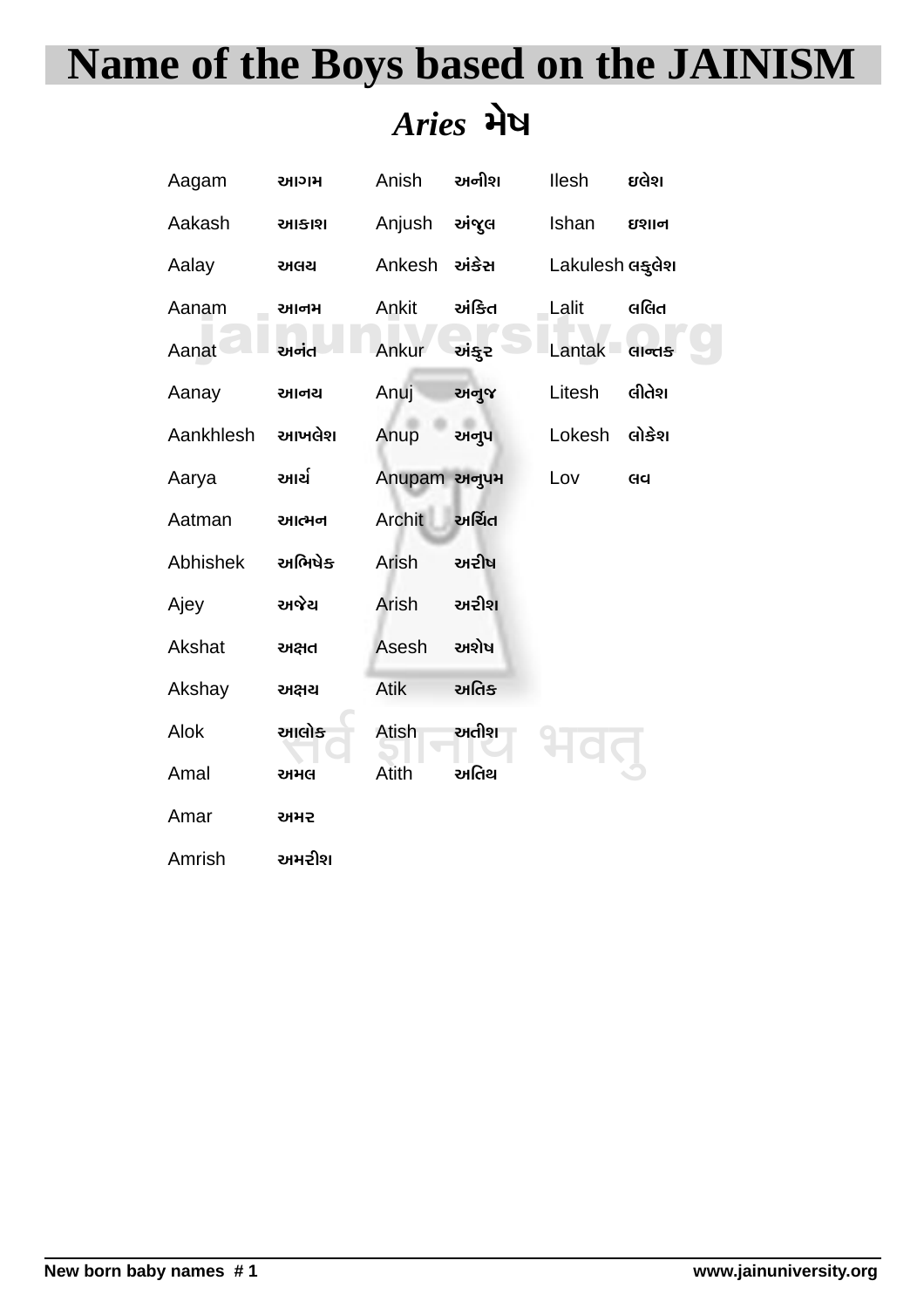## Vergo gun

| <b>Bijal</b>   | બિજલ    | Vakshesh      |         | વક્ષેશ |  |
|----------------|---------|---------------|---------|--------|--|
| <b>Bindal</b>  | બીદંલ   | Valmik        | વાભીક   |        |  |
| <b>Birju</b>   | બીરજૂ   | Vandit        | વંદીત   |        |  |
| <b>Brijesh</b> | બ્રિજેશ | Varshil       | વર્ષિલ  |        |  |
| Uday           | ઉદચ     | Vatsal        | વત્સલ   |        |  |
| Udit           | ઉદિત    | Videh         | વિદેહ   |        |  |
| Umesh          | ઉમેશ    | Vigish        | વિગીશ   |        |  |
| Unmesh         | ઉન્મેશ  | Vijet         | વિજેત   |        |  |
| Urmil          | ઉર્મિલ  | Vimal         | વિમલ    |        |  |
| Urmish         | ઉર્મિષ  | Vipul         | વિપુલ   |        |  |
| Urvish         | ઉર્વીશ  | Virag         | વિરાગ   |        |  |
| Utpal          | ઉત્પલ   | Viram         | વિરમ    |        |  |
| Utshav         | ઉત્સવ   | <b>Vishal</b> | વિશાલ   |        |  |
|                |         | Vishesh       | વિશેષ   |        |  |
|                |         | <b>Vivek</b>  | વિવેક   |        |  |
|                |         | Vivesh        | વિવેશ   |        |  |
|                |         | Vrajesh       | ପର୍ଡ଼ଧା |        |  |
|                |         | Vratin        | વ્રતીન  |        |  |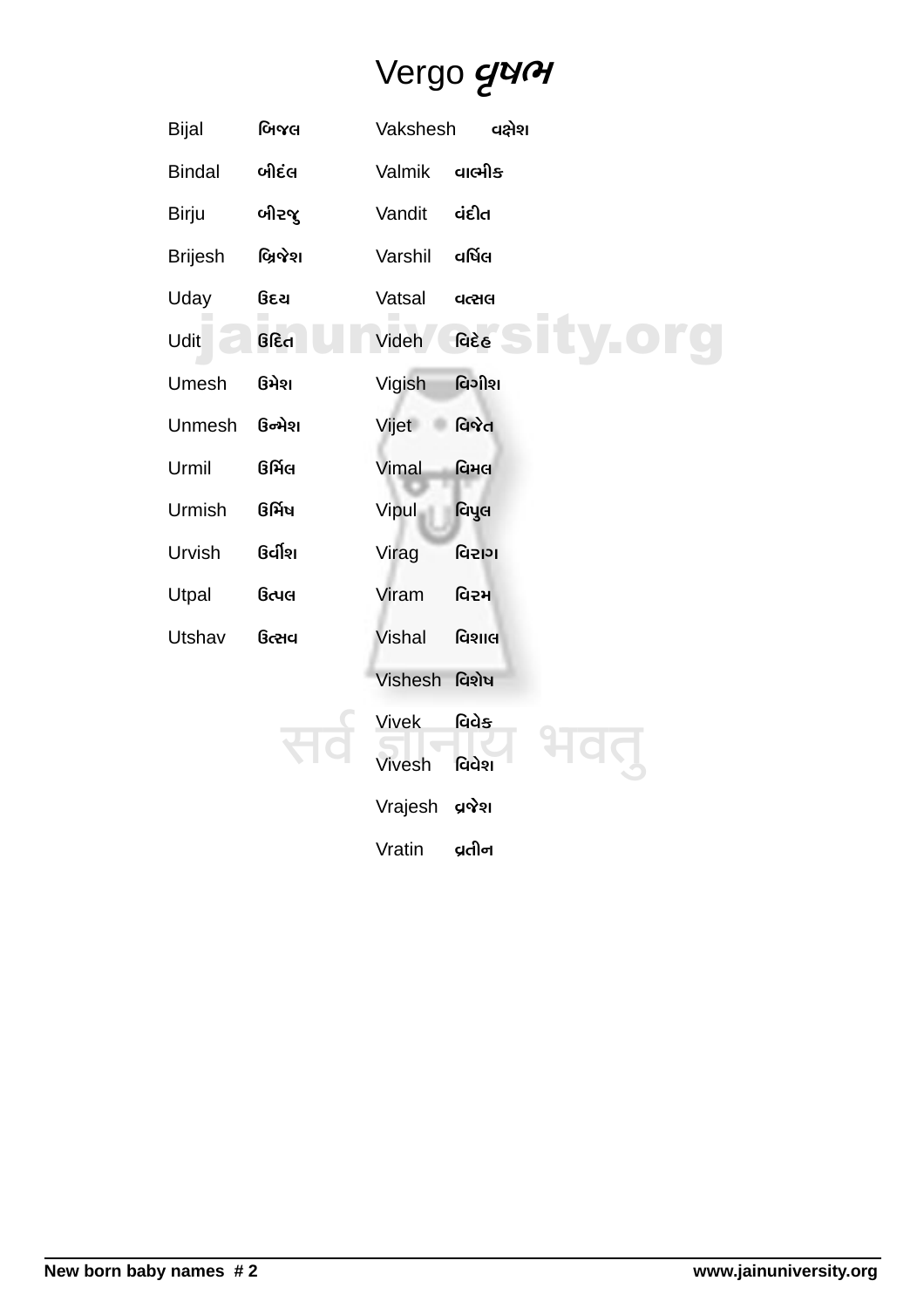# Gemini Pagot

| Kalpit           | કલિત            | Kirtan                     | કિર્તન    |
|------------------|-----------------|----------------------------|-----------|
| Kalyan           | કલ્યન           | Krupesh ફૂપેશ              |           |
| Kamal            | કમલ             | Krutarth <del>s</del> ุ ne |           |
| Karan            | <b>&amp;SEI</b> | Kruten                     | ङ्ग्रेतेन |
| Kashyap          | કશ્યપ           | Krutesh ફૂતેશ              |           |
| Kaushal          | કૌશલ            | Krutim                     | કૃતિમ્    |
| Kaustubh કૌસ્તુભ |                 | Kulesh                     | કુલેશ     |
| Kavin            | કવિન            | Kulin                      | કુલીન     |
| Kavish           | કવિશ            | <b>Kunj</b>                | કુંજ      |
| Kenil            | કેનીલ           | Kunjal                     | કુંજલ     |
| Keval            | કેવલ            | Kunjan                     | ङ्केषन    |
| Kevin            | કેવિન           | Kuntal                     | કુંતલ     |
| Keyur            | કેચુર           | Kuntil                     | કુંતીલ    |
| Kindarya         | કંદર્ય          | <b>Kush</b>                | ङ्गश      |
| Kinjal           | કીંજલ           | Kushal                     | કુશલ      |
| Kiran            | કિરણ            | <b>Kushan</b>              | કુશાન     |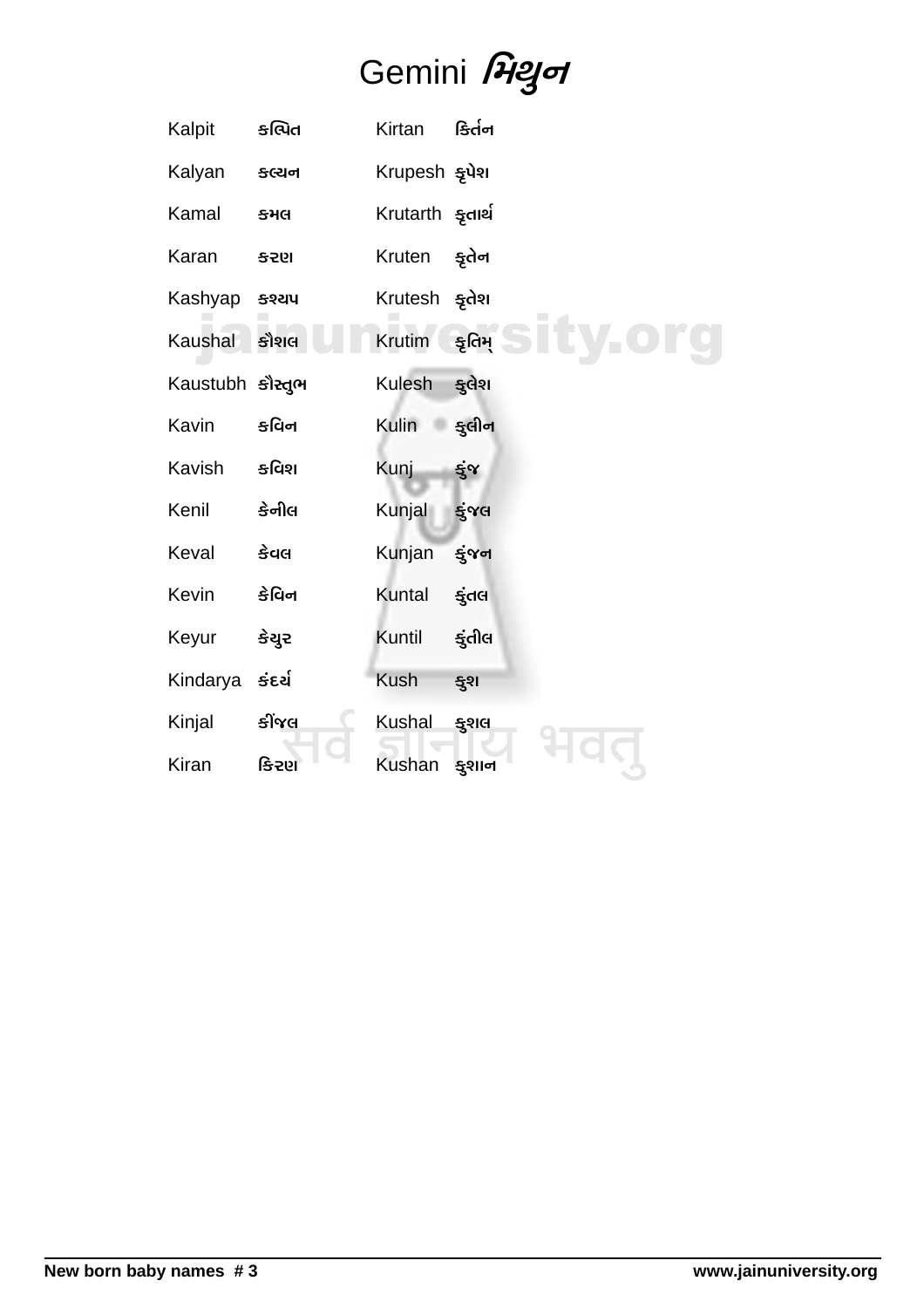### Cancer ss

**Hardik** હાર્દિક ใช่ล Harsh **e**ର୍ଷিત Harshit Heer હીર Hemal હેમલ **Iniversity.org**  $\epsilon$ d Het  $\overline{a}$ Hetul હેતુલ હિતક **Hitak** सर्व ज्ञानाय भवतु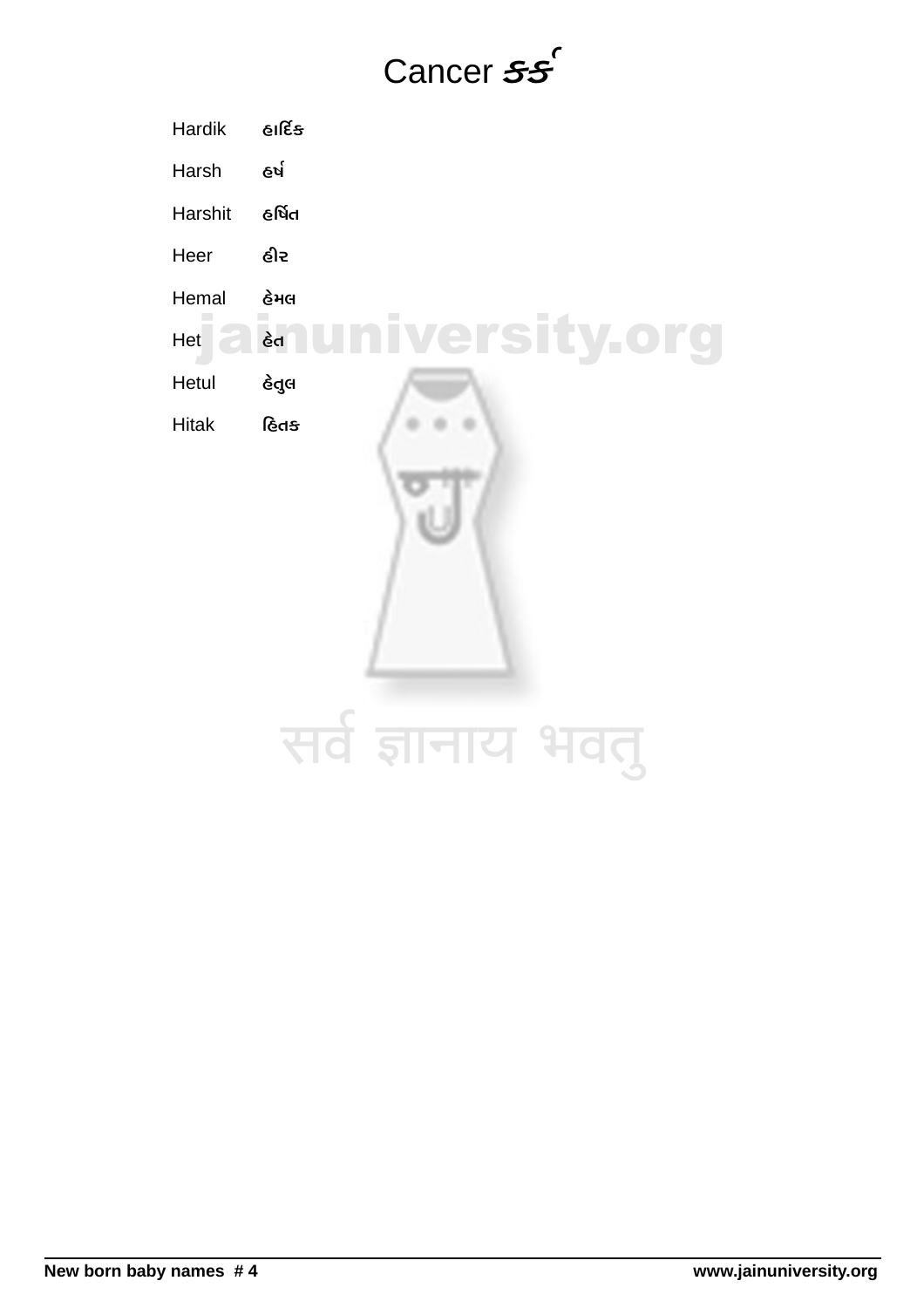#### Leo Pie

| માલવ   | Mihir                       | મિહિર           |
|--------|-----------------------------|-----------------|
| મલચ    | Milind                      | મિલિંદ          |
| મનક    | Mitul                       | મીતુલ           |
| મનન    | Mohesh મોહેશ                |                 |
| માનવ   | Mokshit મોક્ષિત             |                 |
| મંદાર  | Mrugank <b><i>a</i></b> ais | ty.org          |
| મંથન   | Mrugesh มุวโฆ               |                 |
| મૌલિક્ | Mrunal મૃણાલ                |                 |
| ਮੀਰ    | Mudresh મુદ્રેશ             |                 |
| મેઘલ   | Munjal                      | મુંજાલ          |
| મેરુલ  |                             |                 |
|        |                             |                 |
|        |                             |                 |
|        |                             |                 |
|        |                             |                 |
|        |                             | सर्वे ज्ञानाय भ |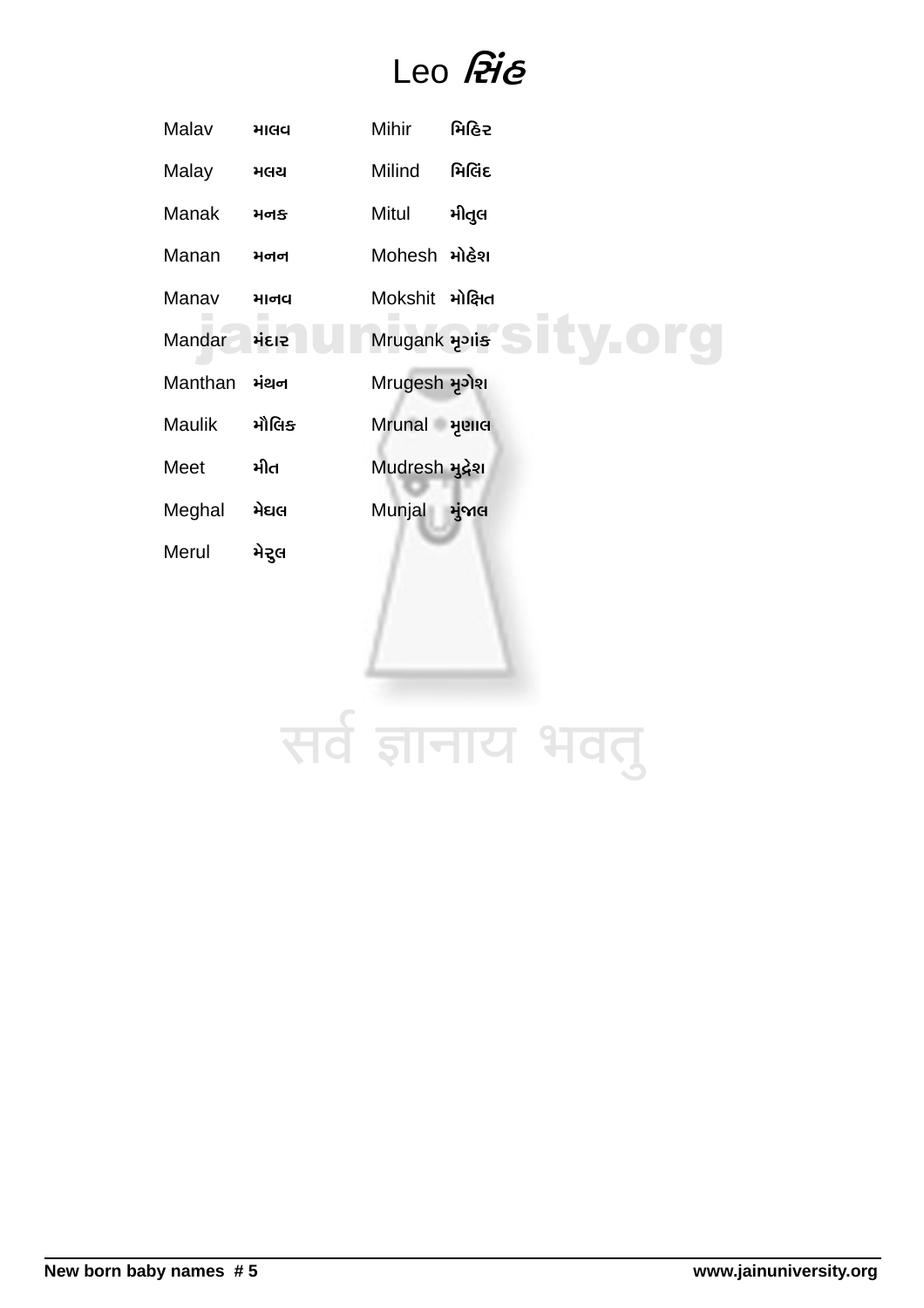#### Kanya Soll

| Pallav            | <b>UCCICI</b> | Pranjal         | પ્રાંજલ |
|-------------------|---------------|-----------------|---------|
| Parag             | 145121        | Prashant yiid   |         |
| Param             | ਪ੨ਮ           | Pratham yay     |         |
| Parash            | <b>પારસ</b>   | <b>Pratik</b>   | પ્રતિક  |
| Parth             | પાર્થ         | Preet           | પ્રીત   |
| Pathik            | પથિક          | Prerak          | ਮੇਟਙ    |
| Piyush            | પીચુષ         | Pritam          | પ્રીતમ  |
| Prabhav           | <b>YGICI</b>  | Pritesh પ્રીતેષ |         |
| Pragnesh પ્રજ્ઞેશ |               | Purav           | પૂરવ    |
| Prajesh           | પ્રજેશ        | Pushpam         | पुष्पभ  |
| Pranal            | પ્રાંજલ       |                 |         |
| Pranav            | ଧାର           |                 |         |
| Pranay            | પ્રણય         |                 |         |
|                   |               |                 |         |
|                   |               |                 |         |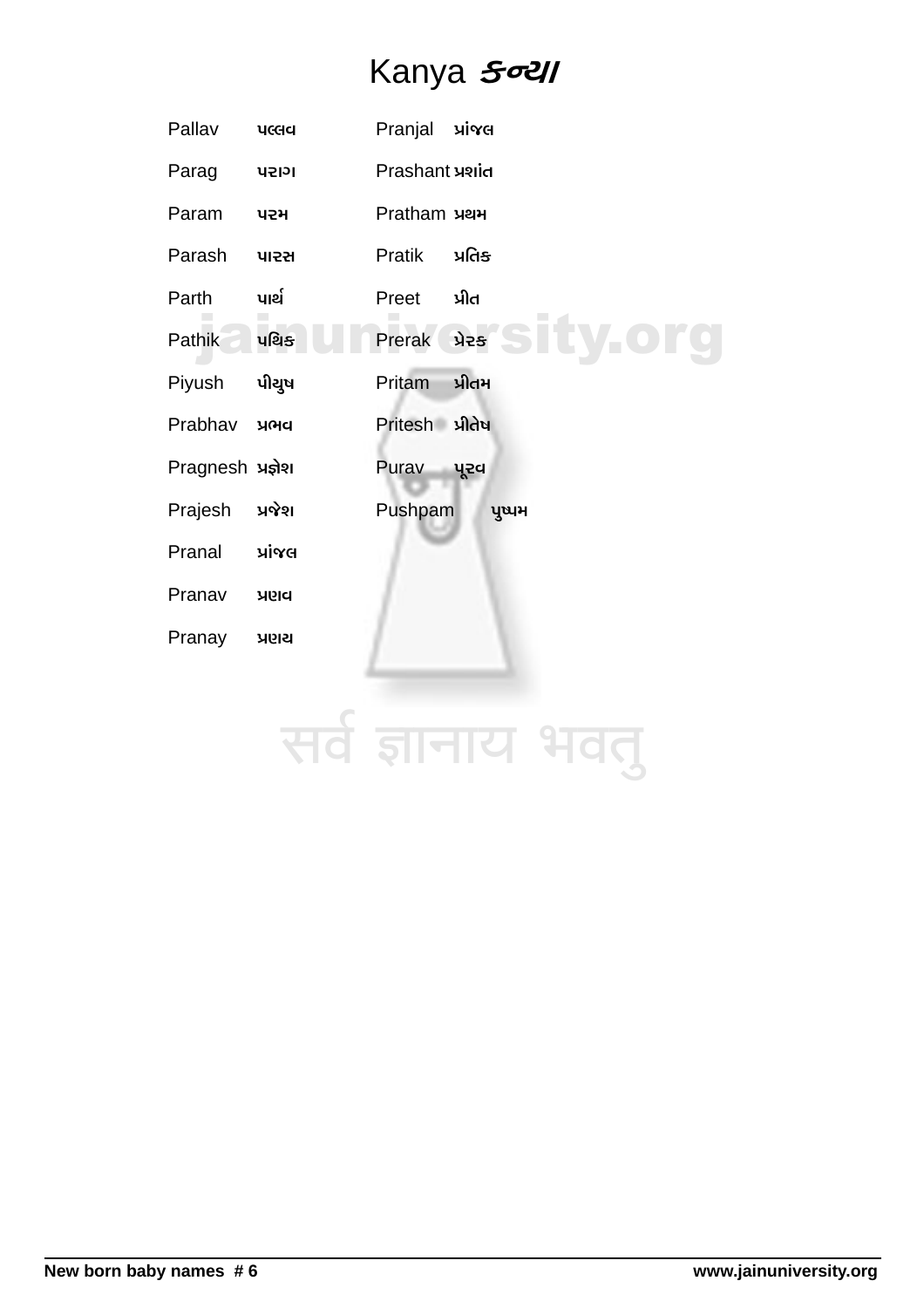#### Tula gell

| Rachit           | રચિત    | Takshil          | તક્ષીલ |  |
|------------------|---------|------------------|--------|--|
| Rachiv           | રચિવ    | Tanan            | 195h   |  |
| Rahi             | રાહી    | Tanmaya douu     |        |  |
| Raj              | 기도      | Tapan            | તપન    |  |
| Rakshit          | રક્ષિત  | Taral            | 456    |  |
| Ramyak           | રત્માંક | Tarang           | ้ตะ๋วเ |  |
| Rashesh          | રક્ષેસ  | <b>Tarun</b>     | d3el   |  |
| Ratesh           | રતેશ    | Tatham           | તત્વમ  |  |
| Ratnam           | રમ્યક્  | Tejash           | તેજસ   |  |
| Ratnank          | २त्नांड | Tirth            | તીર્થ  |  |
| Ratnesh          | ૨ત્નેષ  | Tirtham          | તીર્થમ |  |
| Ravi             | રવિ     | Tirthesh તીર્થેશ |        |  |
| Riddhesh રિદ્ધેશ |         | Trupal           | dnd    |  |
| Rikhav           | રીખવ    | Trushit          | તૃષિત  |  |
| Ritesh           | રીતેક્ષ | Tushar guiz      |        |  |
| Ritul            | રીતુલ   |                  |        |  |
| Romit            | રોમિત   |                  |        |  |
| Ronak            | રોનક    |                  |        |  |
| Rupin            | રૂપીન   |                  |        |  |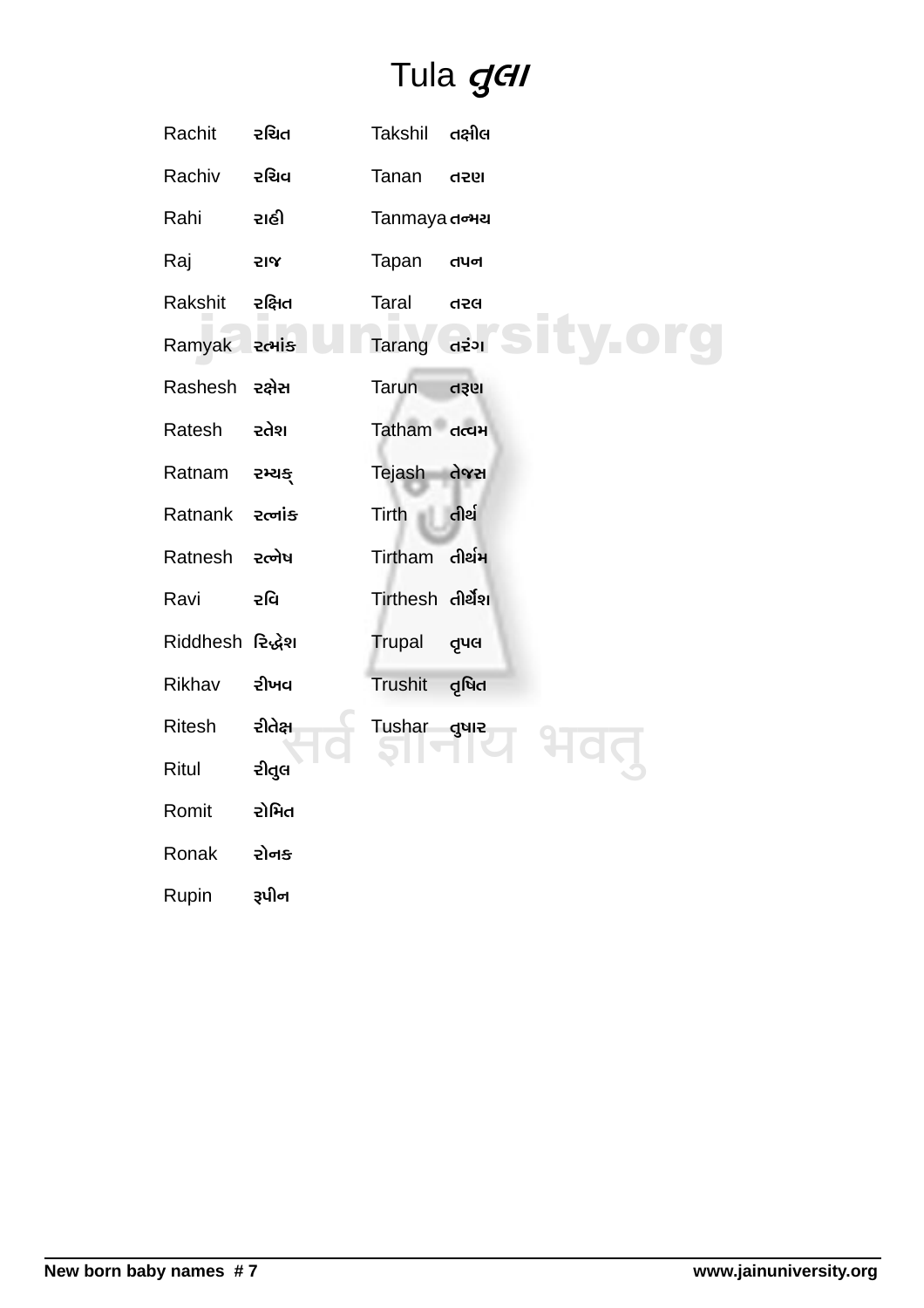## Vrushik gl&s

| Naishedh નેષેધ |        | <b>Nirav</b>    | નીરવ   |
|----------------|--------|-----------------|--------|
| Nakesh         | નાકેશ  | Nirbhay         | નિર્ભચ |
| Naman          | 이거이    | Nishal          | નિષલ   |
| Namram         | 이거거    | Nishant         | નિશાંત |
| Nandish        | નંદીશ  | <b>Nishil</b>   | નિશીલ  |
| <b>Neel</b>    | નીલ    | <b>Nishith</b>  | નિશિથ  |
| <b>Nehal</b>   | નેહલ   | <b>Nitesh</b>   | નીતેશ  |
| <b>Nihir</b>   | નિહીર  | Nityesh નીત્ચેશ |        |
| <b>Niket</b>   | નિકેત  | <b>Niyesh</b>   | નિચેશ  |
| Nikhil         | નિખીલ  | Nandi           | નંદી   |
| Nikunj         | નીકુંજ | Yash            | ચશ     |
| Nilay          | નીલચ   | Yashesh asla    |        |
| <b>Nilesh</b>  | નીલેશ  |                 |        |
| Nimesh         | નેમિશ  |                 |        |
|                |        |                 |        |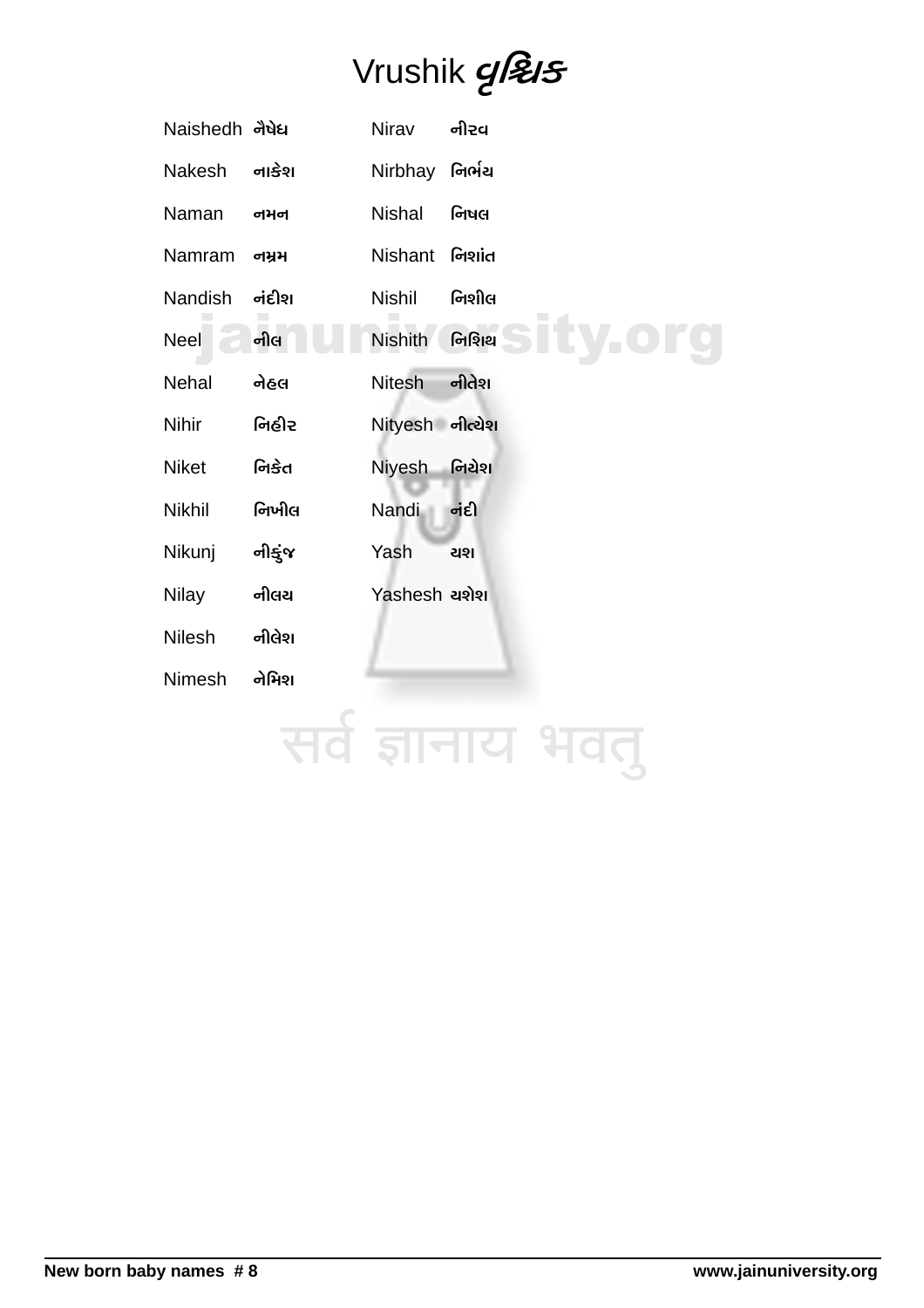#### Dhan *Uo*

| Bhadresh ભद्रेश           |        | Dhanesh ધનેશ            |                  | Falgun     | ફાલ્ગુન |
|---------------------------|--------|-------------------------|------------------|------------|---------|
| <b>Bharam</b>             | ભરમ    | Dharin ધરીન             |                  | Fenil      | કેનીલ   |
| Bhargav                   | ભાર્ગવ | <b>Dharmendra</b>       |                  | धर्भेन्द्र |         |
| <b>Bhaskar</b>            | ભાસ્કર | <b>Dharmesh</b>         |                  | ધર્મશ      |         |
| <b>Bhaumik</b>            | ભૌમિક  | Dharmin धर्मीन          |                  |            |         |
| <b>Bhautik</b>            | ભૌતિક  | Dharmit ยาโต            |                  |            |         |
| <b>Bhavesh</b>            | ભાવેશ  | <b>Dhaval</b>           | 44 <sub>rd</sub> |            |         |
| <b>Bhavin</b>             | ભાવિન  | Dhimant <i>ધી</i> મંત   |                  |            |         |
| Bhavya                    | ભવ્ય   | Dhiram ધીરમ             |                  |            |         |
| Bhavyank <sub>Mcais</sub> |        | <b>Dhiren</b>           | ધીરેન            |            |         |
| <b>Bhrushit</b>           | ભૂષિત  | <b>Dhruvil</b>          | ध्रुवील          |            |         |
| <b>Bhumil</b>             | ભૂમિલ  | Dhvanil ધ્રુનીલ         |                  |            |         |
|                           |        | Dhvanish <b>ध्यनी</b> ष |                  |            |         |
|                           |        | <b>Dhyey</b>            | ધ્યેય            |            |         |
|                           |        |                         |                  |            |         |

# सर्व ज्ञानाय भवतु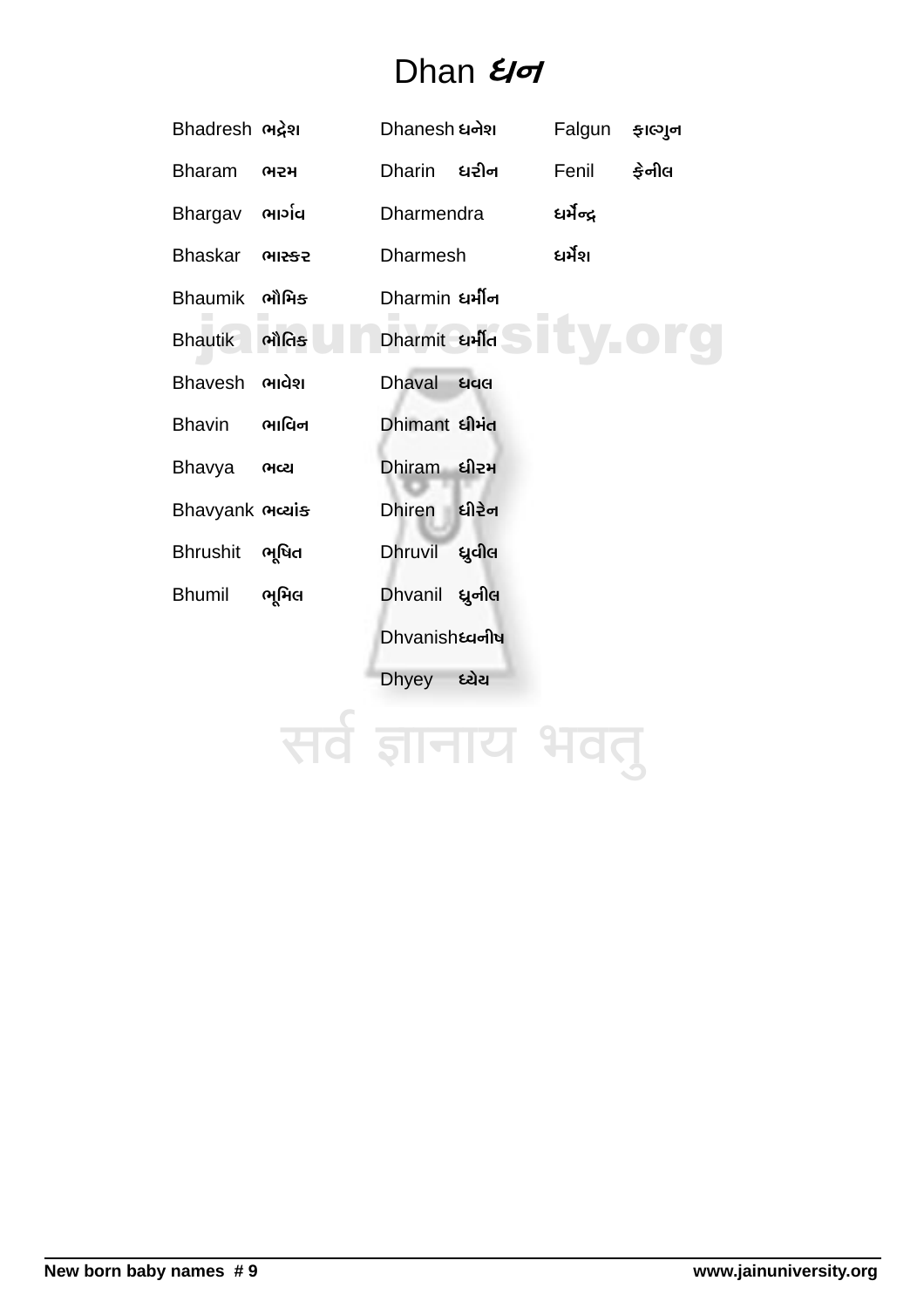#### Makar HS2

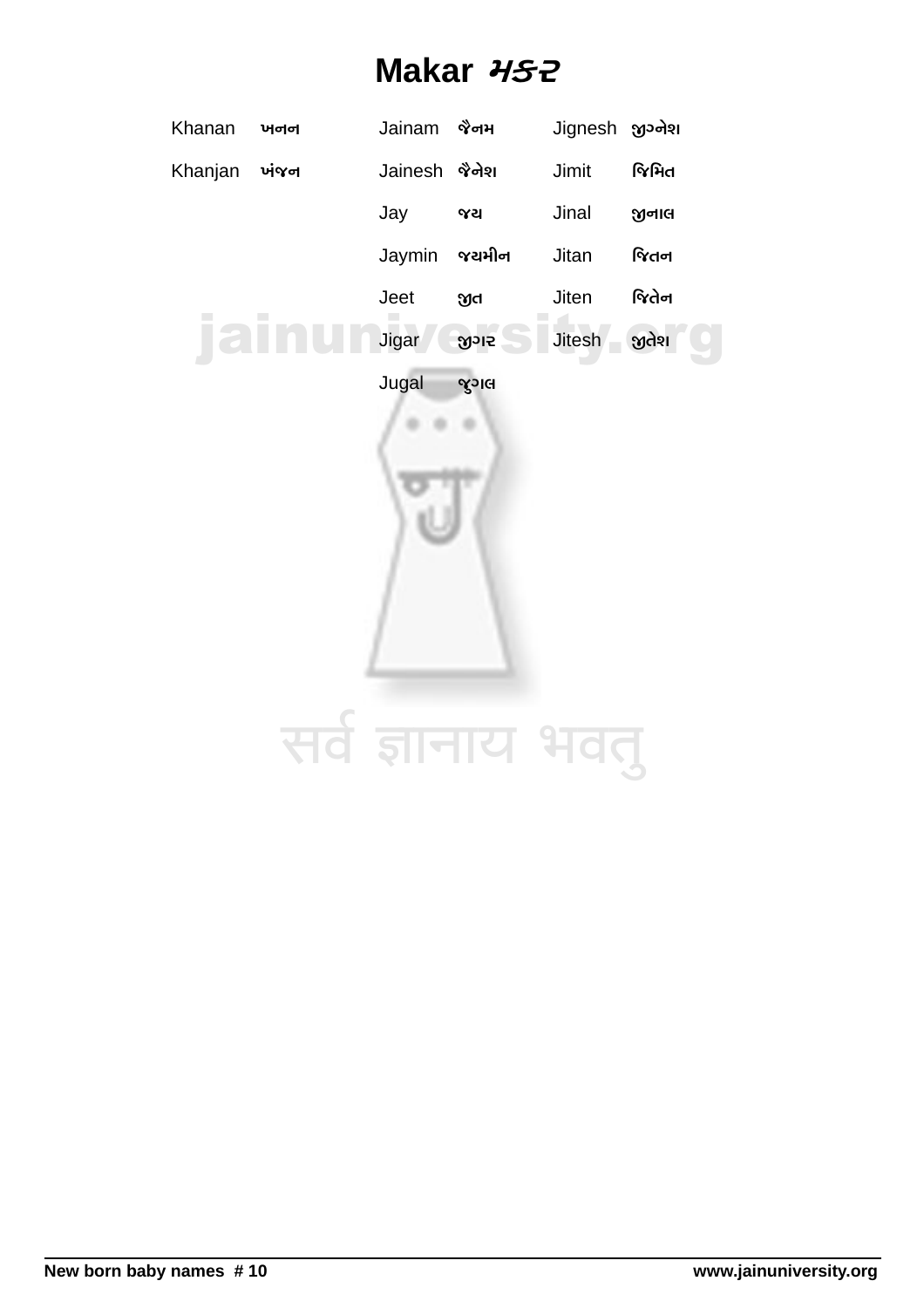# Kumbh  $\vec{s}$ *<sup>* $\gamma$ *</sup>*

| Gaurang                  | ગૌરાંગ  | Sarmesh શર્મેશ     |                   | Subham શુભમ             |        |
|--------------------------|---------|--------------------|-------------------|-------------------------|--------|
| Giransh                  | ગીરાંશ  | Sarvesh સર્વેશ     |                   | Subhesh શુભેશ           |        |
| Gitesh                   | ગીતેશ   | Sashank 212115     |                   | Suchit                  | સુચિત  |
| Grishma                  | ગ્રીષ્મ | Sashi              | શશી               | Sudesh સુદેશ            |        |
| Gunesh                   | ગણેશ    | Satak              | ଽ୲ମୟ              | Sugit                   | સુજીત  |
| Gunjan                   | ગુંજન   | Satam              | શતમ               | Suhash                  | સુહાસ  |
| Sagar                    | સાગર    | Satyam ReaH        |                   | Sujal                   | સુજલ   |
| Saikham                  | શૈખમ    | Satyesh સત્યેશ     |                   | Sujash                  | સુજન   |
| Sail                     | શૈલ     | Saurabh સૌરભ       |                   | Sukesh                  | સુકેશ  |
| Saiyash                  | સંચત    | Senay              | સેનય              | Suketu                  | સુકેતુ |
| <b>Sakshat</b>           | સાક્ષાર | Shivehs શિવેશ      |                   | Sukhesh સુખેશ           |        |
| Samarth                  | સમર્થ   | Shukul             | સુકુલ             | Sukrutam                | સુકૃતમ |
| Samay                    | સમય     | Sidharth સિદ્ધાર્થ |                   | Sumel                   | સુમેળ  |
| Samir                    | સમીર    | Sidhesh સિદ્ધેશ    |                   | Sumit                   | સુમિત  |
| <b>Samkit</b>            | સમકિત   | Siham              | સિંહમ             | Sunil                   | સૂનીલ  |
| Samprati સંપ્રતિ         |         | <b>Sihesh</b>      | સિંહેશ            | Supal                   | સુપાલ  |
| Samvar                   | સુંવર   | Silam              | શીલમ              | Supal                   | સુપાલ  |
| Samyak સમ્ચગ             |         | Sinhal સિંહલ       |                   | Susham સુશમ             |        |
| Sanket સંકેત             |         | Sinhesh સિંહેશ     |                   | Sushant agild           |        |
| Sankhesh શંખેશ           |         | Sisar શિશિર        |                   | Sutak સુતક              |        |
| Santam siid <sub>H</sub> |         |                    | Sitanshu સિતાંશુ  | Sutram સૂત્રમ           |        |
| Sanveg સંવેગ             |         | Sivesh શીવેશ       |                   | Suvesh zida             |        |
| Sanvesh સંવેશ            |         |                    | Smit <b>ਇੰ</b> ਮਰ | Svapnil <i>z</i> queniq |        |
| Sanyam સંચમ              |         | Smit <b>સ્મિત</b>  |                   |                         |        |
| Sanyat સંચત              |         | Somehs સોમેશ       |                   |                         |        |
| Saran                    | 19519   | Somya સૌમ્ય        |                   |                         |        |
|                          |         | Subahu સુબાહુ      |                   |                         |        |